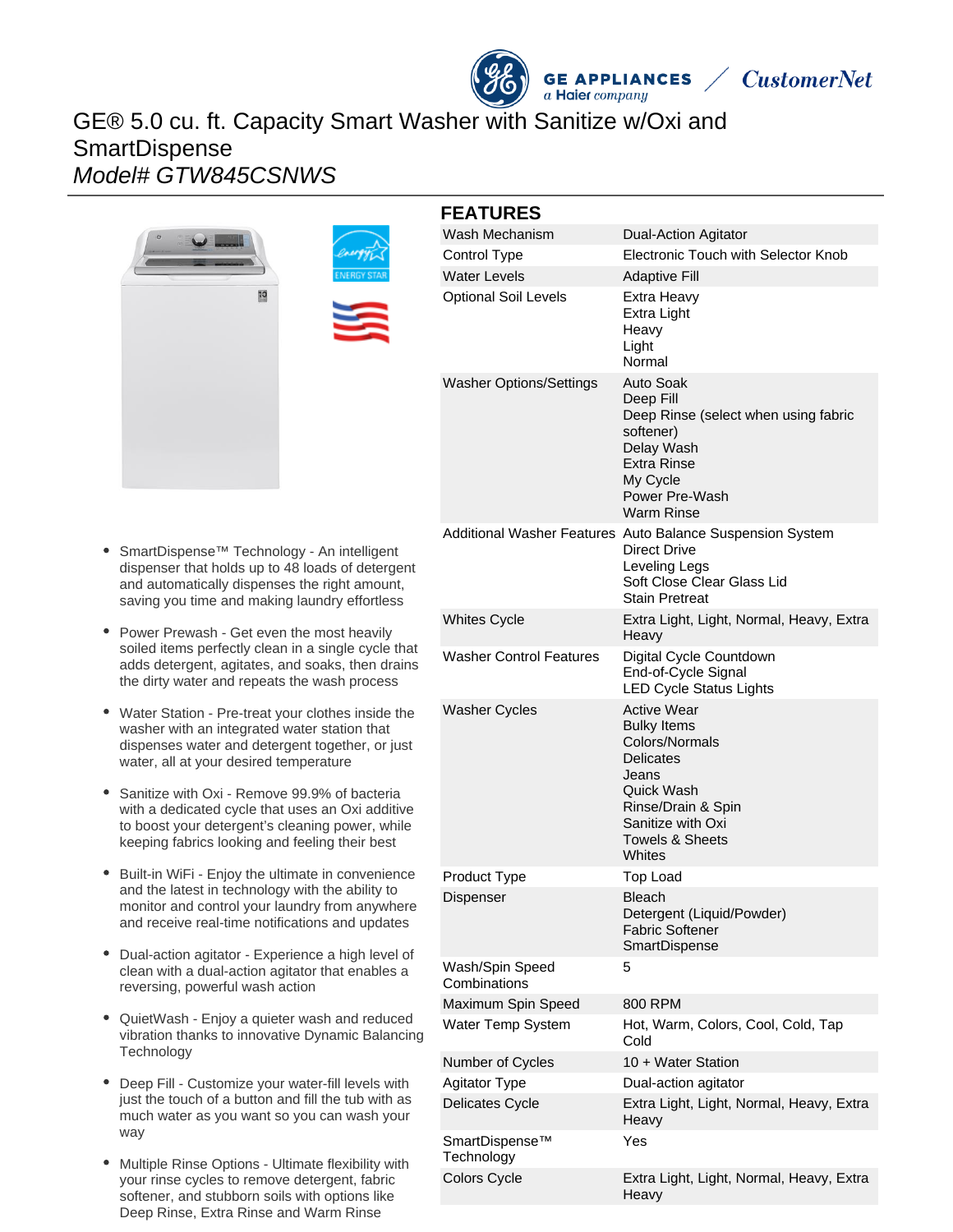| • 10-year limited warranty - Rest assured knowing |
|---------------------------------------------------|
| your washer is backed by a 10-year limited        |
| warranty                                          |

- Auto Soak Loosens stains by soaking for up to 2 hours
- Speed Wash Provides a quick wash for lightly soiled items that are needed in a hurry

Have more questions? Please contact 1-800-626-2000

| WiFi Connect                  | Built-In                                                      |
|-------------------------------|---------------------------------------------------------------|
|                               | Wash/Rinse Temperatures 6 + Automatic Temperature Control     |
| <b>Connected Capabilities</b> | Amazon Alexa<br><b>IFTTT</b><br>Sonos<br>The Google Assistant |
| Style                         | Top-Load High-Efficiency                                      |